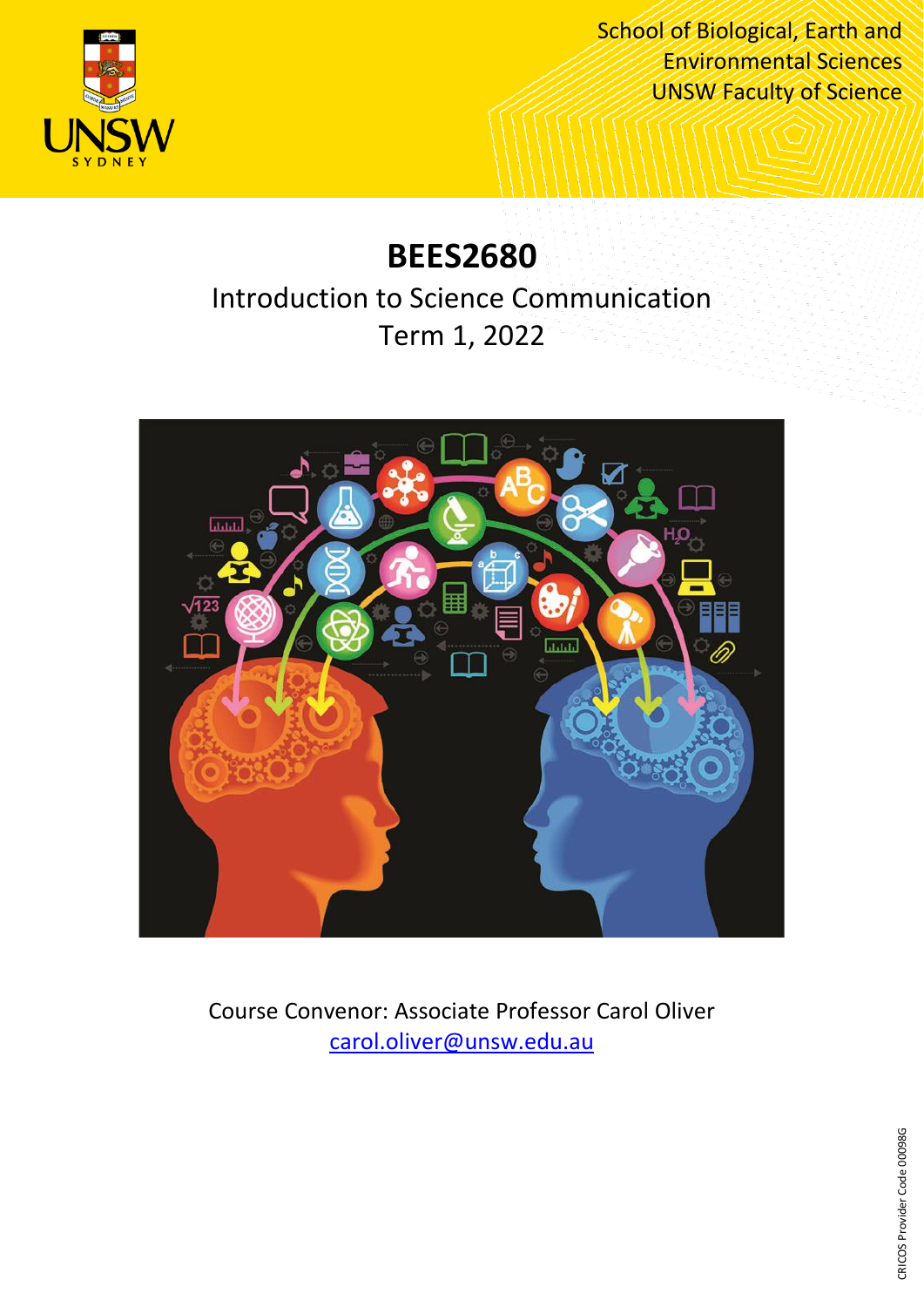## **Acknowledgement of Country**

UNSW is located on the unceded territory of the Bedegal (Kensington campus), Gadigal (City and Paddington campus) and Ngunnawal peoples (UNSW Canberra) who are the Traditional Owners of the lands where each campus of UNSW is situated.

Find out more about the UNSW Indigenous Strategy, Education & Research and browse the collection of resources, media, events, and news:<https://www.indigenous.unsw.edu.au/>

## **Equity, diversity, and inclusion in the Faculty of Science**

The UNSW Faculty of Science aims to provide an equitable place of work and study that will stimulate innovation, productivity, and progress and will enable staff and students to realise their potential regardless of background. We hold that diversity is required to foster an environment that produces robust, credible, and pioneering science of global impact and trains the next generation of scientists. UNSW Science commits to reducing barriers that impede equity, diversity, and inclusion via implementation of initiatives and practices that will benefit staff and students alike.

The Faculty of Science Equity, Diversity, and Inclusion working group (SEDI) aims to review and create initiatives within the school to contribute to an inclusive environment for staff and students. SEDI have an undergraduate and postgraduate student representative who you may contact to express concerns or make suggestions. To contact SEDI representatives or to read about SEDI initiatives, please visit <https://www.science.unsw.edu.au/engagement/equity-diversity-inclusion>

SEDI have created an extensive resource with resources and community groups across Science and USNW:

[https://www.science.unsw.edu.au/sites/default/files/documents/Student%20EDI%20Offerings\\_0.pdf](https://www.science.unsw.edu.au/sites/default/files/documents/Student%20EDI%20Offerings_0.pdf)

Additionally, the UNSW Division of Equity, Diversity & Inclusion website highlights important policies, community groups, and initiatives (including grants for student EDI projects): <https://www.edi.unsw.edu.au/>

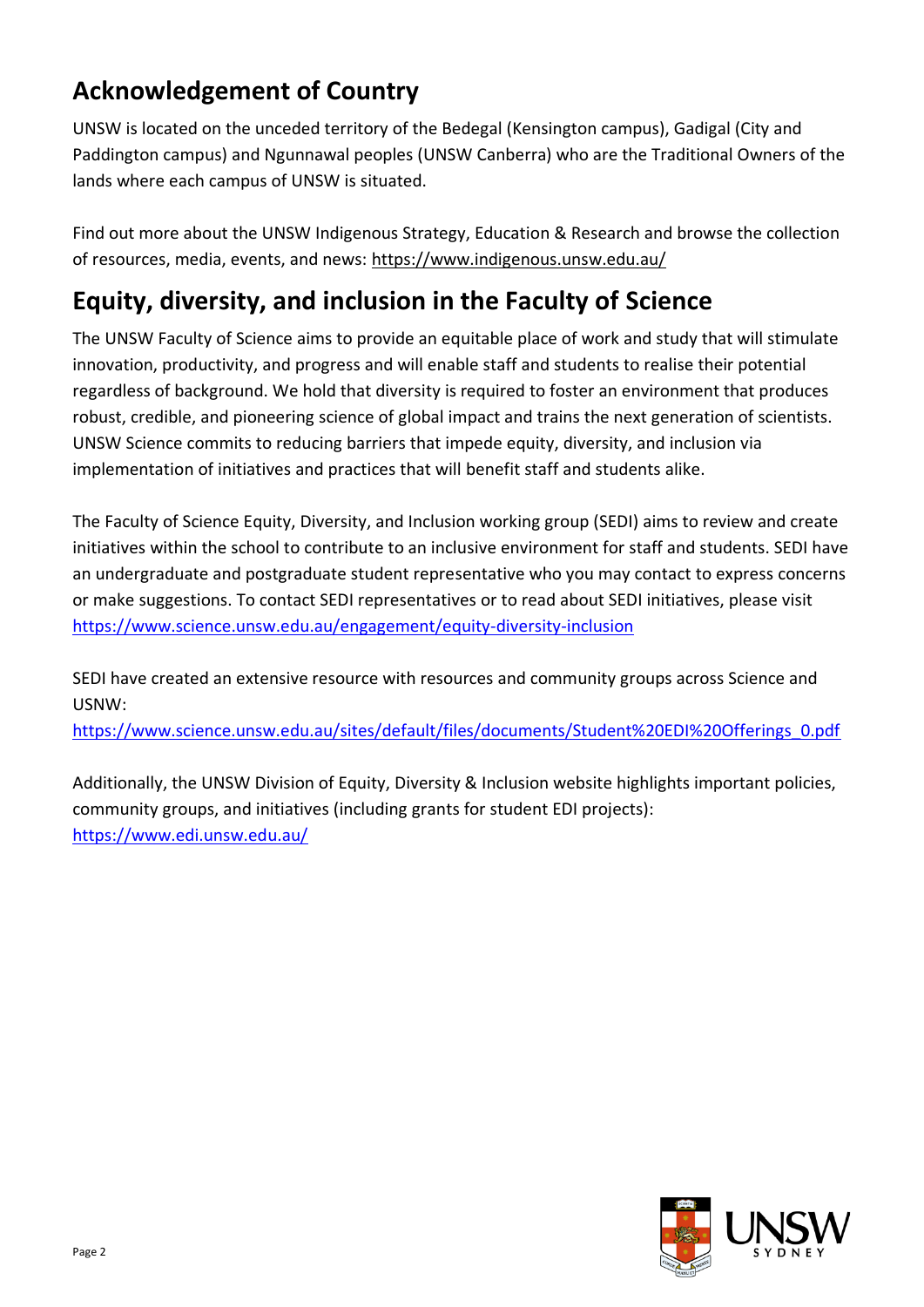### **1. Course overview**

Units of credit: 6

**Pre-requisites:** None

**Assumed knowledge:** English communication skills to high school level or better

**Indicative contact hours:** 30 minutes per week plus 3.5 hours per week for undertaking the modules

**Time commitment:** BEES2680 is **a fully online course** mostly taught asynchronously via Moodle with a weekly synchronous 30-minute virtual class. While students do not have to attend the class, attendance is highly recommended, but it will be recorded for students in this Term's class.

Six-credit courses all have an assumed 150 hours of study, split broadly into three equal parts – for studying the content in the week it is provided and interacting with the instructor, for self-directed study in the form of recommended reading/viewing, and for assessments.

#### **1.1. Course summary**

Successful scientists - whether in the university environment or the outside workplace - need to be effective communicators. They need to craft their messages into different shapes for different audiences, whether writing a lecture, a report or research paper, or presenting to peers or public audiences.

This course seeks to provide science students with the opportunity to gain a solid foundation in the necessary science communication skills. These include active listening, reading critically, writing succinctly in the narrative, descriptive and academic styles, the steps in essay writing for science topics, using grammar effectively, the anatomy of a compelling presentation in science and collaborative learning.

Students also learn how to research science topics, including searching for and evaluating primary literature and in identifying quality non-academic secondary sources on the internet and elsewhere.

#### **1.2. Course aims**

The overall aim is to teach students foundational science communication skills they can apply in their science degrees, and future careers or postgraduate research.

Students gain skills that will enable them to articulate science topics in written and oral presentations, to think and read critically, and to be able to choose from, and adapt multiple communication techniques.

The course also aims to be a foundation for students wishing to consider adding a science communication career option to their degree by taking BEES6800 The Science of Science

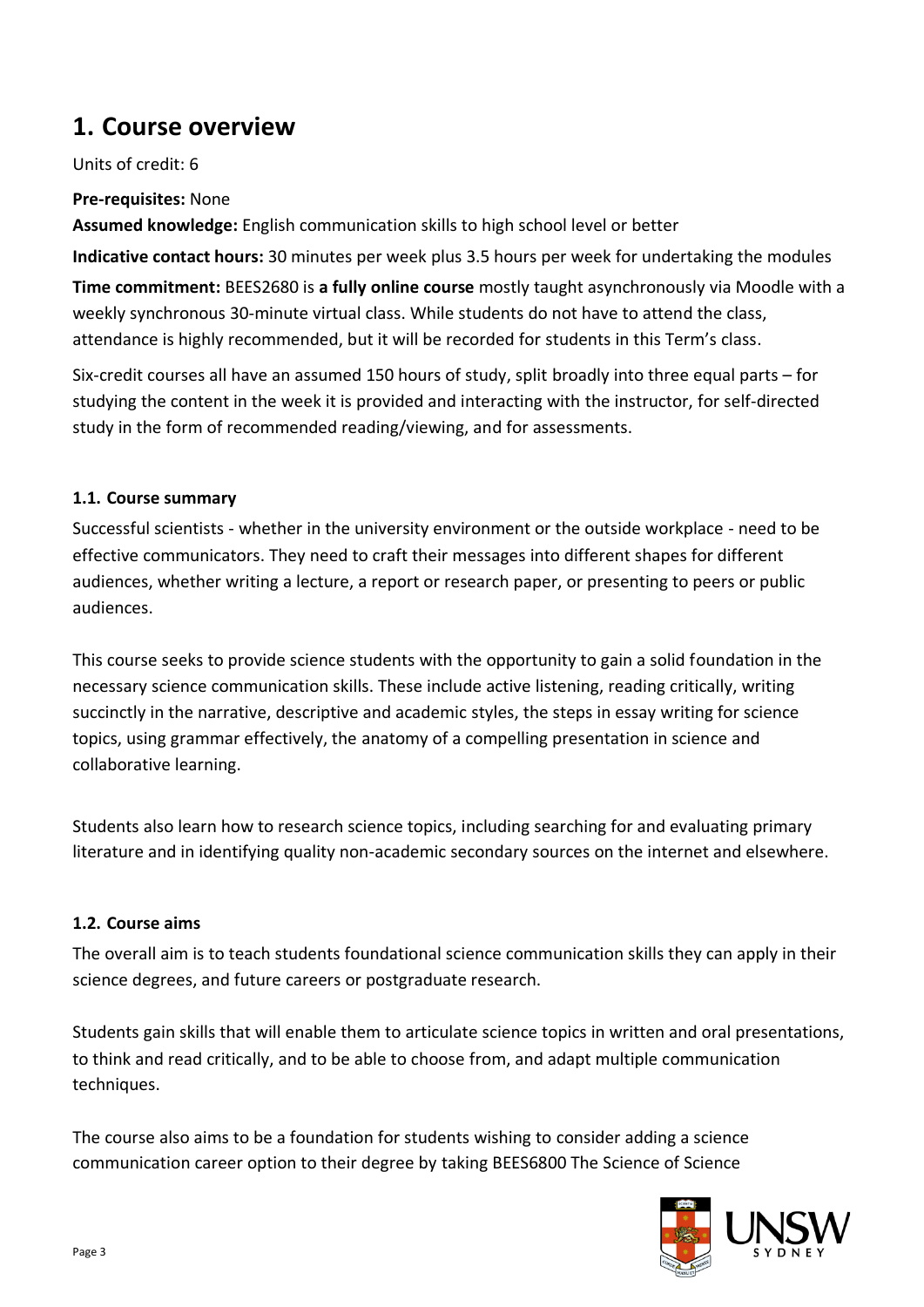Communication, which runs each year in Term 3. BEES6800 teaches students how to effectively communicate the nature and processes of science and scientific uncertainty, scientific risk in the context of the fake science news era, the models of science communication, the undermining of public trust in science, and evidence-based science communication.

#### **1.3. Course learning outcomes for BEES2680**

| CLO <sub>1</sub> | Compare and evaluate different modes of writing (descriptive, narrative, and<br>academic) and apply to appropriate tasks.                                  |
|------------------|------------------------------------------------------------------------------------------------------------------------------------------------------------|
| CLO <sub>2</sub> | Combine and apply the structural steps to create a cohesive and coherent essay on a<br>science topic.                                                      |
| CLO <sub>3</sub> | Synthesise research on a science topic, select the relevant communication techniques<br>and apply them to creating a compelling and coherent presentation. |
| CLO <sub>4</sub> | Think critically and creatively and be able to work collaboratively.                                                                                       |
| CLO <sub>5</sub> | Communicate science topics with words, visuals, and in multimedia across multiple<br>types of audiences from peer to public.                               |

#### **1.4. Staff**

#### **Convenors**

| <b>Name</b>         | Email                    | Availability | Location | <b>Phone</b> |
|---------------------|--------------------------|--------------|----------|--------------|
| A/Prof Carol Oliver | carol.oliver@unsw.edu.au | Open         | Online   | 0417 477 612 |

#### **Tutors**

| <b>Name</b>         | Email               | Availability | Location | <b>Phone</b> |
|---------------------|---------------------|--------------|----------|--------------|
| <b>Bonnie Teece</b> | b.teece@unsw.edu.au | Open         | Online   | 0420 905 613 |

#### **2. Assessment and feedback**

This course uses the standard UNSW grading system.

| <b>Assessment task</b>            | Weight | Due Date  | <b>Related CLO</b> |
|-----------------------------------|--------|-----------|--------------------|
| Three course questions            | 20     | Weeks 1-3 | 1, 4, 5            |
| <b>Presentation skills Part A</b> | 20     | Week 5    | 3, 4               |
| <b>Presentation skills Part B</b> | 20     | Week 7    | 4, 5               |
| Writing skills                    | 40     | Week 11   | 1, 2, 3, 4, 5      |

The provided dates are indicative and will be confirmed on the course Moodle page at the start of term.

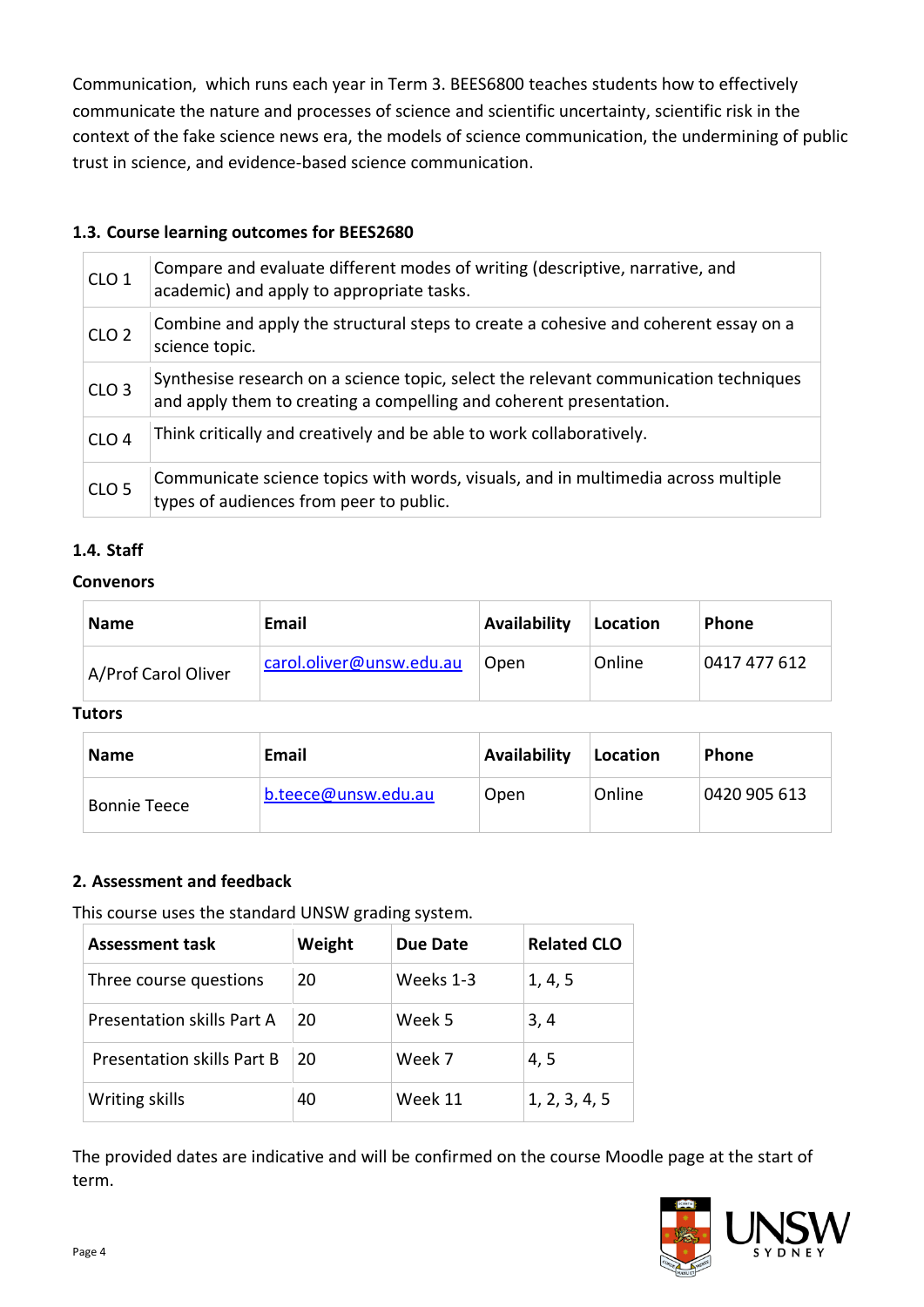#### **Course Hurdles**

Students should regularly engage with the course, completing a module in the week it is presented to avoid quickly falling behind. The goal is improving communication skills that need regular practise, not rote learning. There is no final exam.

#### **Assessment overview**

Assessments are designed as learning opportunities with the course content created to support them. Assessment 1 comes early in the course and consists of three short tasks that allow rapid feedback to students – note-taking, journalistic writing, and reflective writing - for a total of 20% of the course mark. Assessment 2 is divided into Part A just before Flexibility Week and Part B just after it and concentrates on presentation skills for 40% of the course mark. Assessment 3 is in Week 11 to avoid the crush of assessments from other courses in Week 10, and tests writing skills learned in the course in a 2000-word essay on a science topic of the student's choosing.

Every week except Flexibility Week (Week 6) has a 30-minute optional virtual class alternately on a Thursday or Friday at 9.30 am Sydney time to support students with their understanding of that week's module. The final virtual class will be on Tuesday 19 April at 9.30 a.m. to offer help with the final assessment. Virtual classes will be recorded, but attendance is strongly encouraged.

#### **UNSW grading and assessment policies:**

UNSW grading system:<https://student.unsw.edu.au/grades>

UNSW assessment policy:<https://student.unsw.edu.au/assessment>

#### **2.1. Assessment descriptions**

#### **Overview**

Students should read assessments and the marking rubrics and interpret their meaning. If they are uncertain of what is meant in the wording of these, students are strongly encouraged to ask the convenor or the tutor. Up to 70% of communication is visual – hence being clear about the meaning of words in the assessments is key to good grades. Students are also encouraged to avoid last-minute tackling of assessments to leave enough time for editing and to check for plagiarism on submission. Students are permitted to submit to Turnitin, check their plagiarism score, and resubmit as many times as they like up to the submission deadline. Students are encouraged to schedule in time for early work on assessments in their study timetables.

After each assessment the class marks are published as a graph so a student can estimate their place in the class. A pass is considered threshold skills, and high distinction mastery skills. Grades between a pass and a high distinction are on a spectrum between threshold and mastery skills.

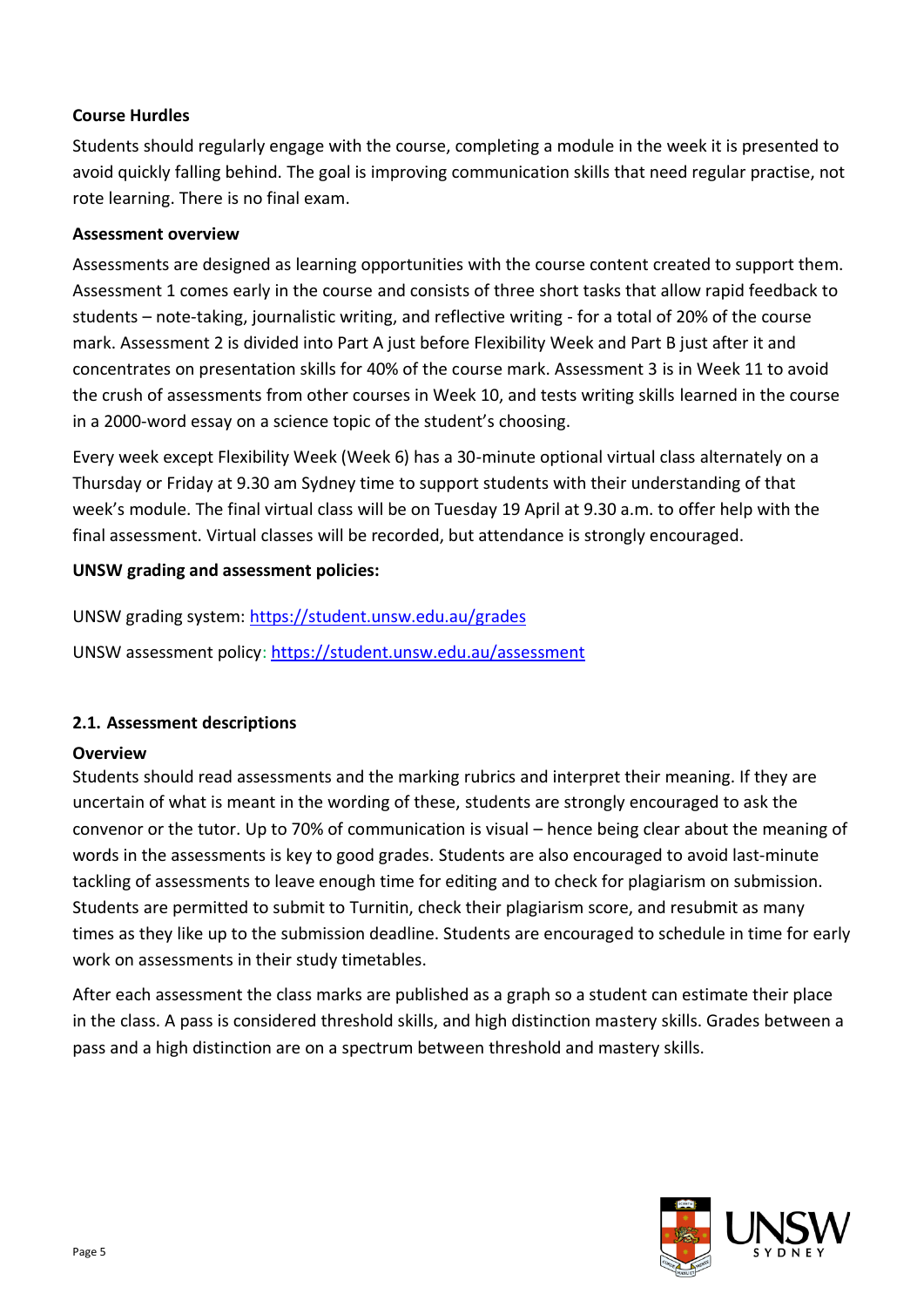#### **Assessment task 1:** (total 20% of the course mark)

Part A: Active note-taking: Insights into effective note-taking with an introduction to the Cornell Method to explore the difference between active and passive approaches to note-taking.

Part B: Journalistic writing: Discovering how to concisely express what you want to say in a 300-word science story in active voice.

Part C: Reflective writing: Read and reflect on a scientist's story of how he became a more effective writer (Up to 600 words). Reflective writing improves critical thinking skills.

#### **Assessment task 2:** (total 40% of the course mark)

Part A: Select a scientific discovery and express it as a story outline with PowerPoint slide selection in preparation to present to a public non-expert audience. Students receive feedback on Part A before they proceed to Park B. The assessment focusses on engagement and storytelling.

Part B: Present your story from Part A in a short video using the slides from Part A or no slides at all. The assessment practises presentation skills including the intent of the content for a specific audience, and the delivery in the tone and the pace.

#### **Assessment task 3:** (40% of the course mark)

Select a science topic and write a 2,000-word essay university-style. This assessment in an opportunity for the student to demonstrate the writing skills they have learned during the course.

**Assessments 1 B and C, 2 A and B, and 3** all have the potential for portfolio pieces for those students who achieve mastery of the communication skills taught for each of those assessments.

#### **2.2. Special Consideration**

If circumstances beyond your control prevent you from completing a course requirement, submitting an assignment, or attending an exam or required in-person activity you can apply for a Special Consideration. You must apply for Special Consideration within **3 days of the sitting date or due date**, and you are required to supply medical documentation or other relevant evidence to support your application. Please also notify the course convenor that you have applied for Special Consideration.

UNSW also has a **"Fit to Sit/Submit**" rule, which means that if you sit an exam or submit an assessment, you are declaring yourself fit to do so, and cannot later apply for Special Consideration. Instead, you should notify the course convenor as soon as you realise you will not be well enough or will be unable to sit an exam or submit an assessment. After contacting the convenor, apply for Special Consideration as soon as possible. If you begin to feel unwell during an exam, you should stop working, notify the convenor, and apply for Special Consideration. Please review the requirements and procedures for Special Consideration and the Fit to Sit policy before the start of term: <https://www.student.unsw.edu.au/special-consideration>

If you must self-isolate due to COVID-19, you are advised to apply for Special Consideration if it means that you will miss one or more required assessments.

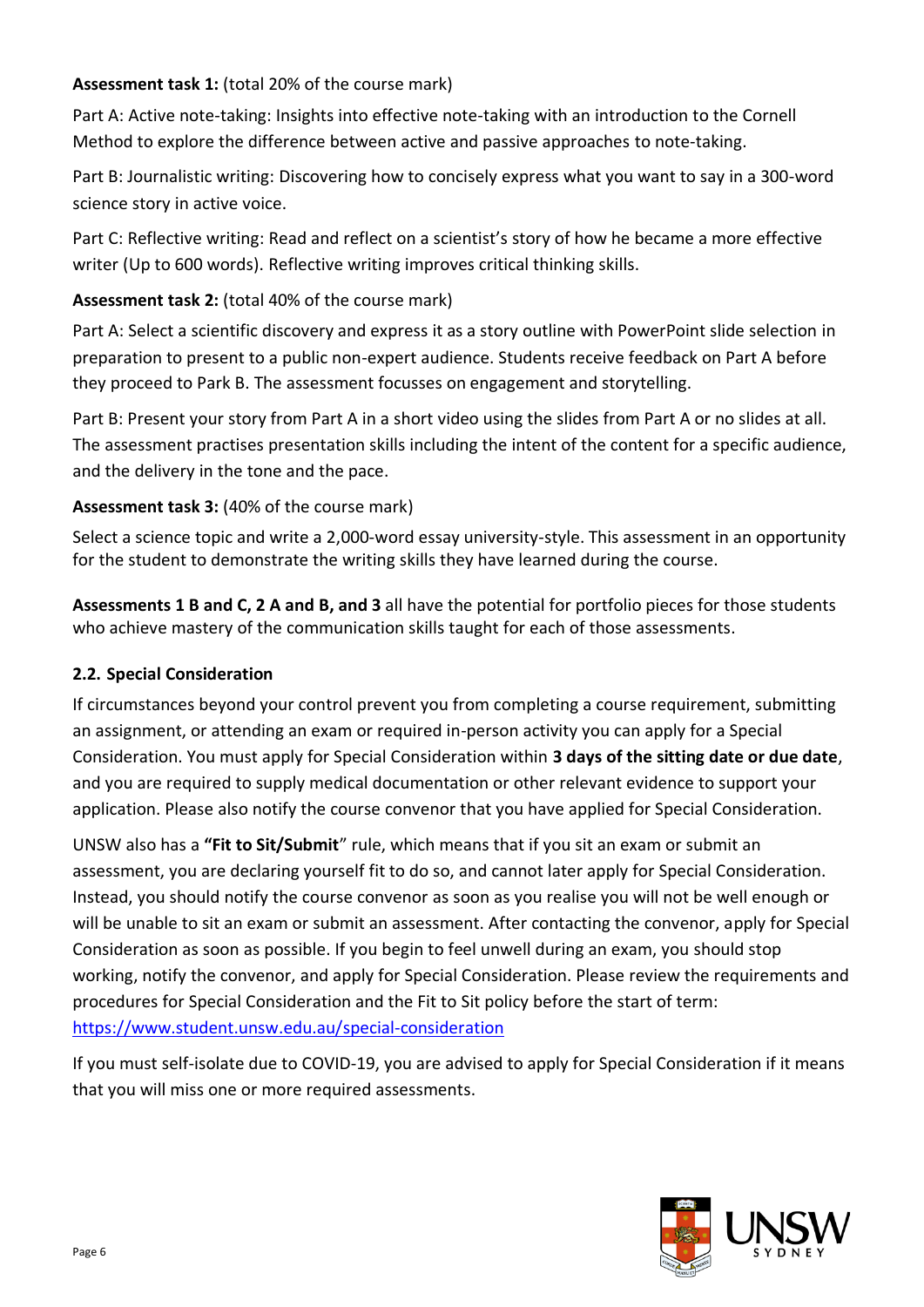#### **2.3. Late Submission Policy**

This policy applies to all assessments that are subject to penalties. If you submit an assessment past the deadline without approved Special Consideration, a penalty of 5% of the maximum mark per day will apply. Penalties will accumulate each day that the submission is late (including weekends) for up to 5 days (120 hours past the submission deadline). After 5 days, you will not be able to submit the assessment and will receive a 0% for the assessment.

#### **3. Teaching and learning in this course**

Successful science students also need to be successful communicators, whatever their career or research goal. It is critical they learn how to think critically, to read effectively, to write in multiple modes, and to present to peers - and for many, the public too.

The rationale for Introduction to Science Communication is to provide students with a foundation in basic communication skills whether they intend to take BEES6800 or not. These are skills demanded by employers and required in research.

The teaching strategy is to provide students with the opportunity to learn and practice communication skills for science in listening, reading, writing, and presenting. We allow students to build on their communication skills, as well as gain confidence in delivering a compelling presentation.

The formative assessments are designed to explore three key areas. One offers opportunities to practise reading, writing, and framing in science communication. The second assessment explores storytelling and presenting science to public audiences. The final assessment allows a student to demonstrate they have not only learned the content of the course but have gained the required writing skills science students need for their future careers or research intentions.

#### **3.1. Learning and teaching activities**

The face-to-face mode of learning at UNSW includes lectures, tutorials, and (where appropriate) labs. In face-to-face mode, a student attends a lecture, takes notes, and can access the lecture online and the slides. Tutorials support learning. The online mode is a different format specifically designed for online learning. It transforms the face-to-face mode of delivery into Moodle books each equivalent to two lectures. Each Moodle book contains chapters. Each chapter approximately equates to around three slides from a face-to-face lecture. The chapters include text, imagery and usually videos too. Most videos are less than five minutes, but there are some longer ones.

The modules are strongly supported with weekly optional 30-minute virtual classes for interactive learning and the availability of one-on-one tutorials on request. See the course timetable below for dates. While recordings will be available, students are strongly encouraged to attend for the sense of learning community. Students will also be assigned 'study buddies' by Week 2 unless they request those study buddies to be friends also taking the course.

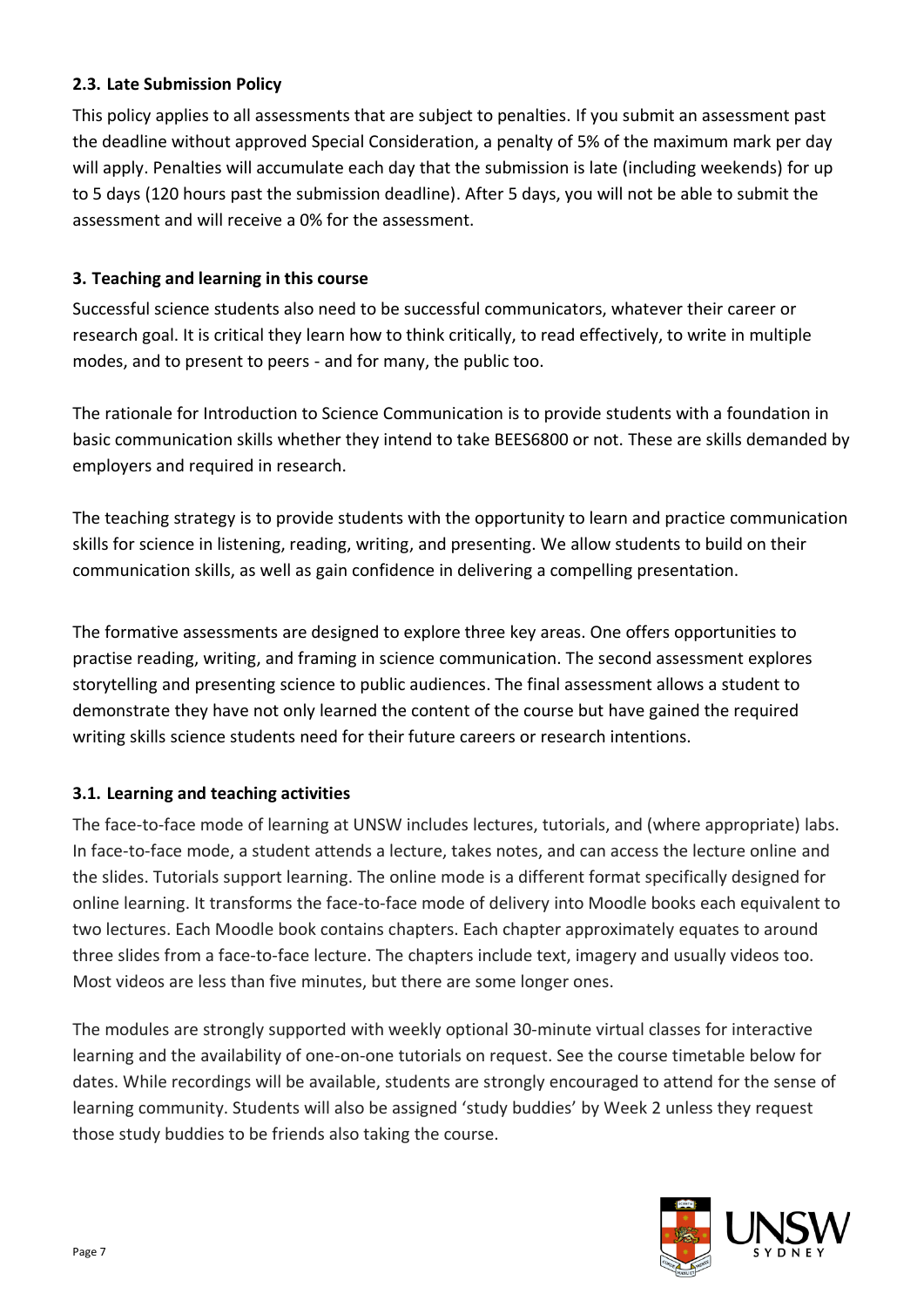#### **3.2. Teaching technologies**

This course uses a variety of teaching approaches:

- *Moodle - Learning Management System -*
- *Zoom – Video and Audio Conferencing, Chat, and Webinars*
- *Microsoft Teams - Video and Audio Conferencing, Chat, and Webinars*
- *Socrative – anonymous polling and questions in topic discussions*
- *Leganto – a Library list that provides direct links to recommended readings*

Students should have access to a laptop or desktop and should have the University's free access to Office 365 on their machine for at least PowerPoint for video-making (available for both PC and Mac)*.* Students should consider the free version of Grammarly.

#### **3.3. Expectations of students**

The course-specific expectations of students are as follows:

- All six-credit courses are 150 hours. A third of the hours are devoted to the modules, a third to additional reading or using LinkedIn to support your own learning, and a third to the assessments. Students are expected to schedule their week appropriately to study each module in the week it is released and to undertake assessment and additional learning support activities
- Students should check the course forum daily for course information updates.
- Students should post into the course on a regular basis to interact with other students.

#### **3.4. Communication practices**

It is important to only use your university email and specified communication hubs (e.g., Moodle and Teams) for course communication. Make sure to read all emails sent to your UNSW account, as they may contain important administrative or course information. Please check your UNSW email account and course communication hubs daily, when possible.

#### **Emailing instructors and staff**

Please contact convenors, lecturers, and staff on their UNSW email, from your UNSW email account only. Because convenors and instructors receive a large volume of emails related to multiple courses, **please indicate your name, zID, and the course code in your email** to facilitate clear communication.

#### **Name and pronouns**

Instructors are provided with students' full names as registered with UNSW. If you use an unregistered name, have a preferred name, or would like to share your gender pronouns, please inform the convenor as early as possible. You can also apply to change your name on your Moodle profile.

#### **Administrative matters**

Faculty of Science Rules and Policies: [https://www.science.unsw.edu.au/study-us/student](https://www.science.unsw.edu.au/study-us/student-resources/faculty-science-rules)[resources/faculty-science-rules](https://www.science.unsw.edu.au/study-us/student-resources/faculty-science-rules)

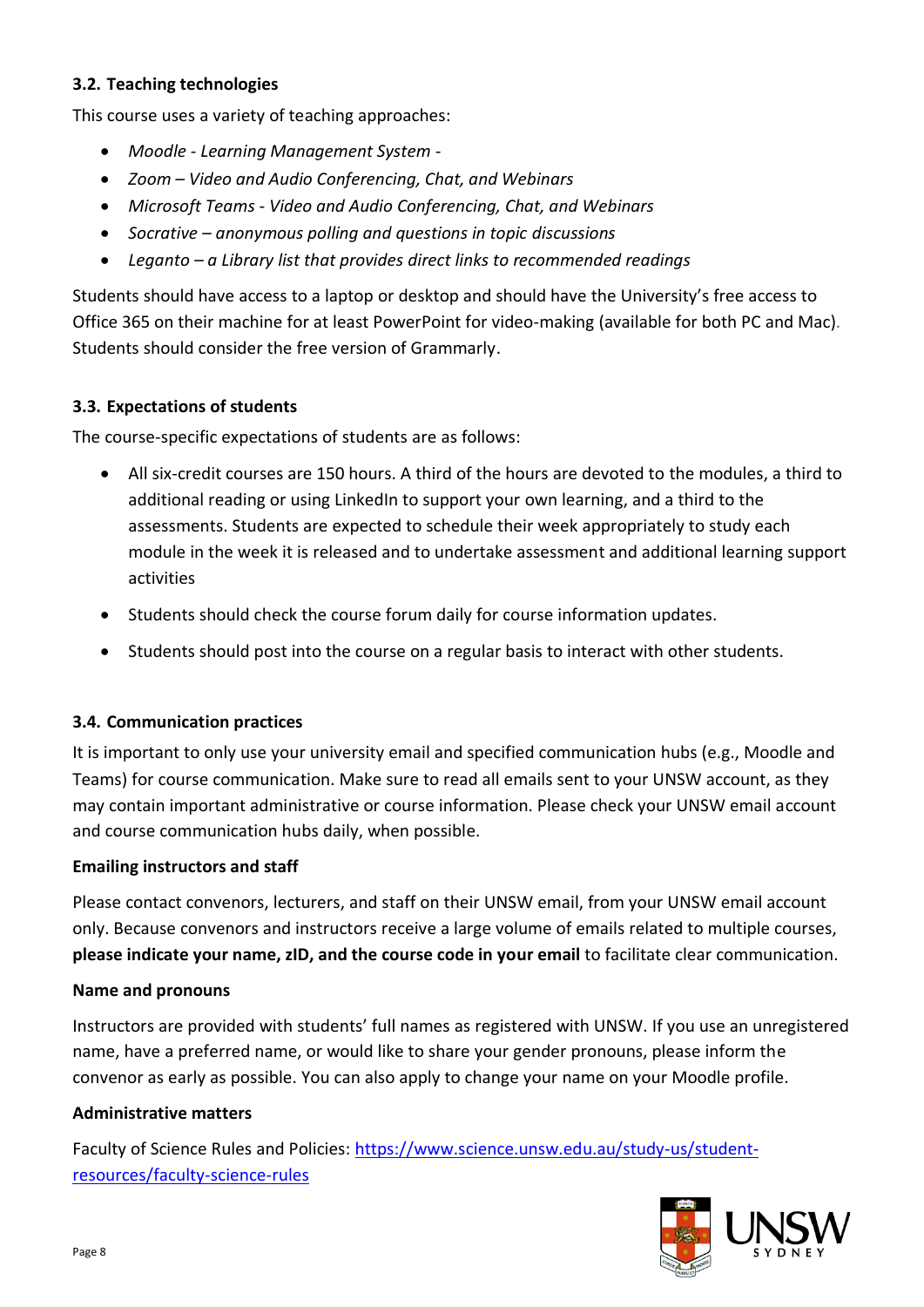#### **4. Required resources and materials**

There are no required resources and materials.

Referencing must be in APA style. Please visit:<https://www.student.unsw.edu.au/apa>

#### **4.1. Recommended resources and materials**

Students may find the following resources are helpful:

- 1. *The science of communicating science* (Craig Cormick, 2019). The relevant book chapters are available in the course Leganto list with the link posted in the relevant module.
- 2. LinkedIn Learning for writing help: Freely available to UNSW students. Go to this link: <https://www.myit.unsw.edu.au/services/staff/educational-technology/linkedin-learning>

#### **4.2. Course learning support**

Students are strongly encouraged to attend the 30-minute weekly tutorials to gain a sense of the learning community. See dates and times are in the timetable below. Tutorials are recorded for students unable to attend and shared only with course participants. They are deleted before the beginning of the following term.

Students should post into the course forum in the first week. At the end of the week, students will be assigned 'study buddies' or they can choose their own study buddy from the course posts to enable collaborative learning.

BEES2680 will also be participating in the new "students in partnership" program to enable the student perspective of the learning materials to enhance the learning experience for all participants.

The course convener, A/Prof Carol Oliver, offers one-on-one tutorials at mutually agreed times, seven days a week including evenings. These tutorials are up to 30 mins per session, depending on the student's needs.

#### Check the course forum regularly for course updates.

#### **Seeking course help**

Where to go if you need help during the course:

- Anything related to the content of the course: [carol.oliver@unsw.edu.au.](mailto:carol.oliver@unsw.edu.au)
- Circumstances that arise preventing assessment submission on time: [https://www.student.unsw.edu.au/special-consideration.](https://www.student.unsw.edu.au/special-consideration) Please let me know at [carol.oliver@unsw.edu.au](mailto:carol.oliver@unsw.edu.au) if you have an application in process so that I can offer my support to you.

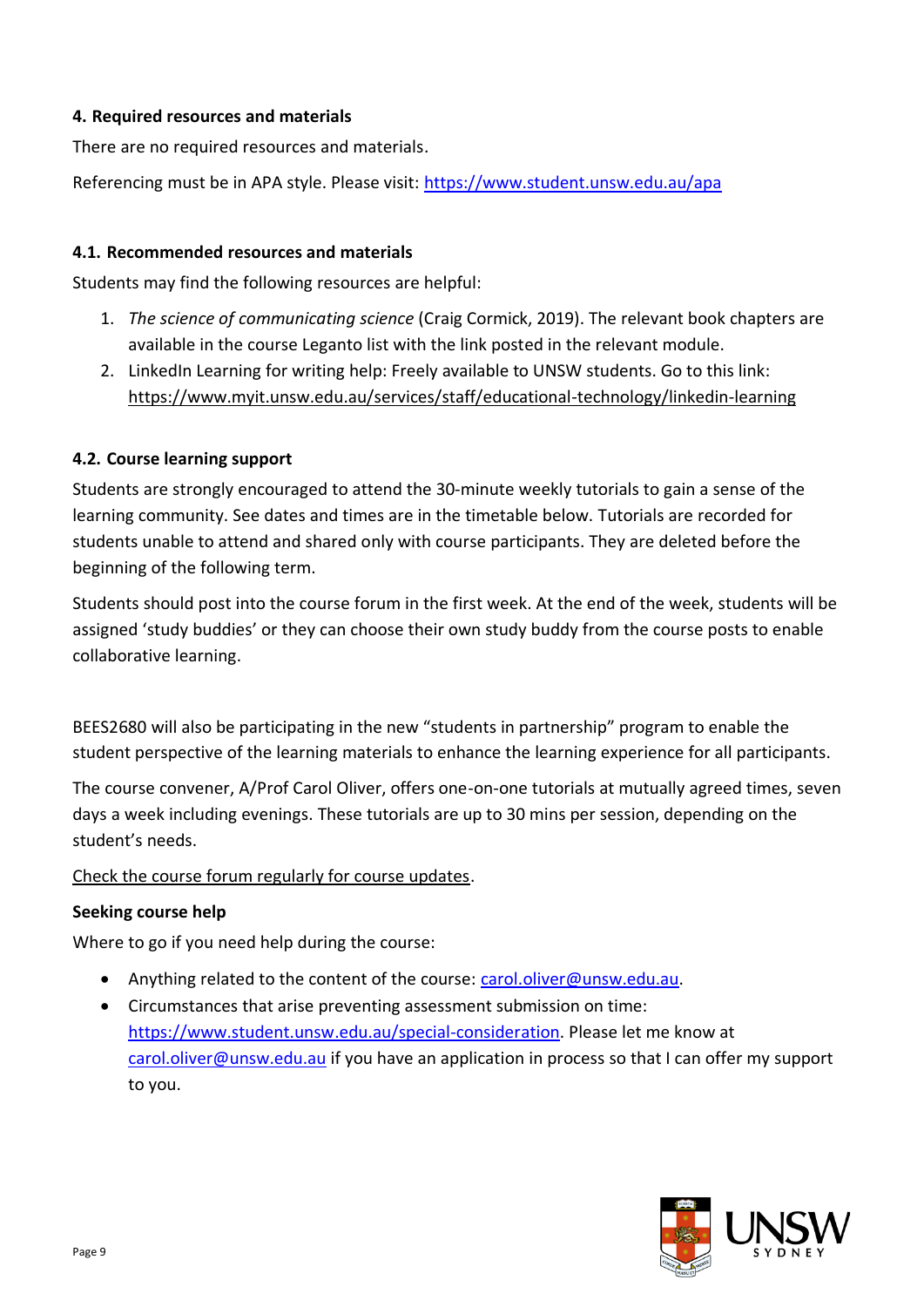#### **4.3. Equitable Learning Services**

If your studies are being affected by personal circumstances or you require any amendments to or additional support for class activities, assessments, or teaching practices, please contact Equitable Learning Services to apply for support:<https://www.student.unsw.edu.au/els> . Equitable Learning Services provide confidential support and can develop a proactive and individualised Equitable Learning Plan (ELP) that outlines extra resources or accommodations to help students with carer responsibilities, students living with physical or mental health issues, students living with disabilities, and students living with other personal circumstances that affect their study. Contact ELS to develop an ELP and discuss it with the convenor before the start of the course to ensure accommodations can be arranged on time. You do not need to disclose your circumstances to your convenor – you only need to discuss a plan to accommodate your required adjustments.

#### **5. Course schedule**

| Week   | <b>Topic (Module)</b>                       | <b>Activities</b>                                                                                                                                    | <b>Related</b><br><b>CLO</b>                             | <b>Assessment</b><br><b>Due</b>                          |
|--------|---------------------------------------------|------------------------------------------------------------------------------------------------------------------------------------------------------|----------------------------------------------------------|----------------------------------------------------------|
| Week 1 | Introduction to<br>communicating science    | Science communication,<br>audiences, and note-<br>taking<br>Optional tutorial: Fri 18<br>Feb 9.30-10.00.                                             | CLO <sub>4</sub><br>CLO <sub>5</sub>                     |                                                          |
| Week 2 | Journalistic writing                        | Inverted pyramid,<br>writing concisely and<br>framing<br><b>Optional tutorial: Thur</b><br>24 Feb 9.30-10.00                                         | CLO <sub>4</sub><br>CLO <sub>5</sub>                     | Assessment<br>1 Part A<br>Friday 25 Feb<br>23.59         |
| Week 3 | Basic skills for communicating<br>science   | Listening and reading to<br>improve writing and<br>reflective writing skills<br>Optional tutorial: Fri 4<br>March 9.30-10.00                         | CLO <sub>1</sub><br>CLO <sub>5</sub>                     | Assessment<br>1 Part B<br>Friday 4<br><b>March 23.59</b> |
| Week 4 | Storytelling in science<br>communication    | Storytelling, ABT<br>formula, presentation<br>planning and<br>PowerPoint slide<br>selection<br><b>Optional tutorial: Thur</b><br>10 March 9.30-10.00 | CLO <sub>3</sub><br>CLO <sub>4</sub><br>CLO <sub>5</sub> | Assessment<br>1 Part C<br>Friday 11<br>March 23.59       |
| Week 5 | Presenting science for a<br>public audience | Presentation creation,<br>practise, delivering<br>confidently<br>Optional tutorial: Fri 18<br>March 9.30-10.00                                       | CLO <sub>3</sub><br>CLO <sub>5</sub>                     | Assessment<br>2 Part A<br>Saturday 19<br>March 23.59     |
| Week 6 |                                             | <b>Flexibility Week</b>                                                                                                                              |                                                          |                                                          |

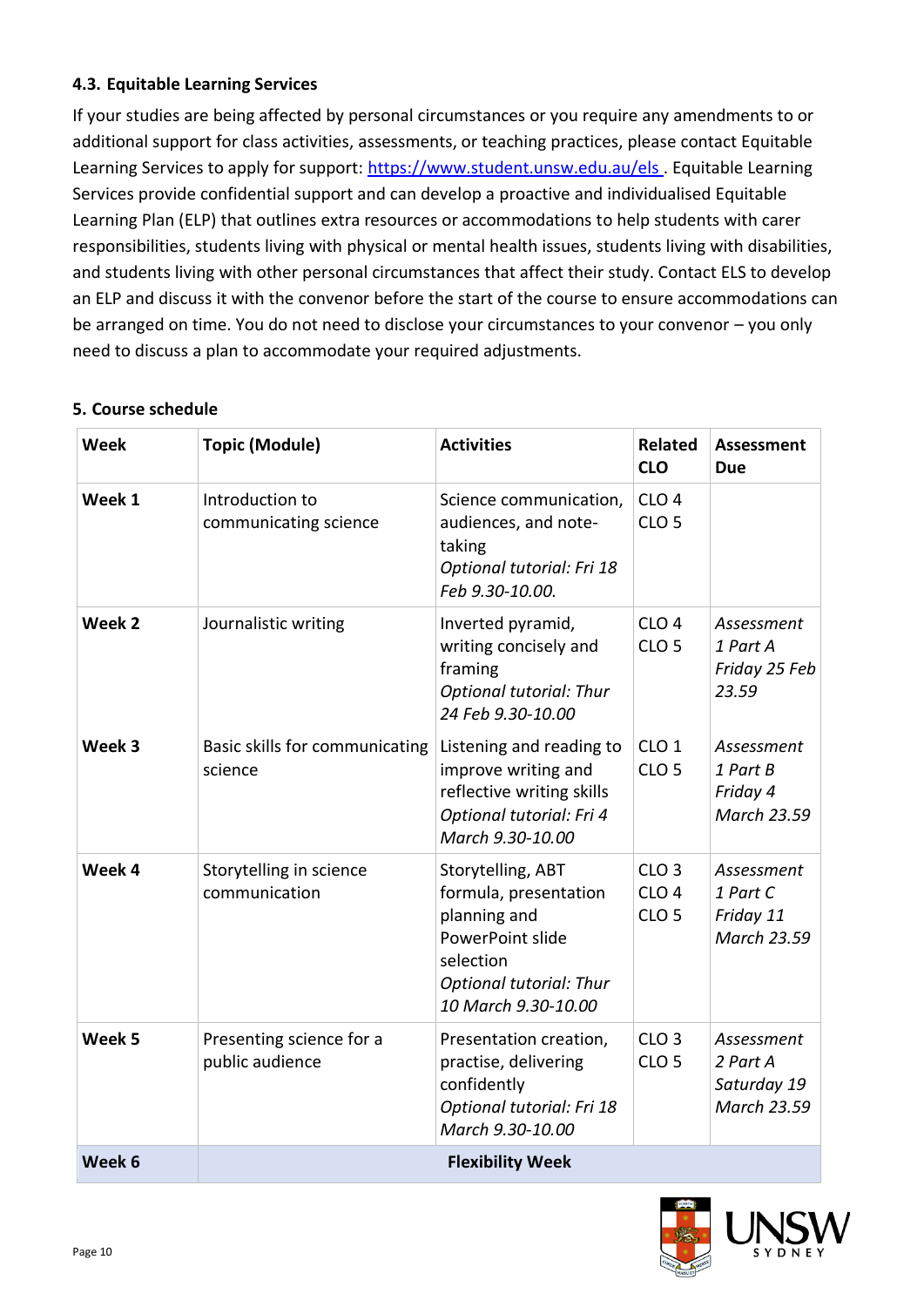| Week 7  | Information literacy in<br>researching science topics | Critical thinking,<br>confirmation bias,<br>lateral reading, sources<br>of information<br><b>Optional tutorial: Thur</b><br>31 March 9.30-10.00 | CLO <sub>4</sub><br>CLO <sub>5</sub>                     | Assessment<br>2 Part B<br>Friday 1 April<br>23.59 |
|---------|-------------------------------------------------------|-------------------------------------------------------------------------------------------------------------------------------------------------|----------------------------------------------------------|---------------------------------------------------|
| Week 8  | Social media writing skills                           | Blogging, micro-blogging<br>and tweeting<br>Optional tutorial: Fri 8<br>April 9.30-10.00                                                        | CLO <sub>1</sub><br>CLO <sub>5</sub>                     |                                                   |
| Week 9  | Communicating science to<br>peer audiences            | Essay, report, and<br>academic writing skills<br>Final optional tutorial:<br>Thur 14 April 9.30-10.00<br>(Easter 15-18 April)                   | CLO <sub>2</sub><br>CLO <sub>4</sub><br>CLO <sub>5</sub> |                                                   |
| Week 10 | Revision and help with final<br>assignment            | Revision and help with<br>final assessment.                                                                                                     | CLO <sub>2</sub>                                         |                                                   |
| Week 11 | Final assessment due                                  | No course content                                                                                                                               |                                                          | Assessment<br>3 Sunday 1<br>May 23.59             |

#### **Supplementary assessment**

A supplementary examination may be offered in cases where you have applied for and received Special Consideration. The supplementary exam period for each term can be found here: [https://www.student.unsw.edu.au/exam-dates.](https://www.student.unsw.edu.au/exam-dates)

The time, date and venue of your test will be confirmed via student email approximately one week before the exam date. All students granted a supplementary exam are expected to make themselves available to attend. No alternative dates or times will be guaranteed. A supplementary examination may consist of a written paper and in some cases an oral examination. Averages will not be given in place of a final exam mark or supplementary exam mark.

#### **Student Code of Conduct**

All UNSW students are expected to conduct themselves in a manner that is consistent with the values and shared goals of excellence in teaching and research, innovation, and community engagement. The Student Code of Conduct details the responsibilities and standards of behaviour which students are expected to meet. These responsibilities are underpinned by academic integrity and a shared responsibility to honour and promote a fair, honest, respectful, harmonious, and inclusive UNSW community.

All students are responsible for understanding and following the academic and non-academic rules outlined in the UNSW Code of Conduct: <https://student.unsw.edu.au/conduct>

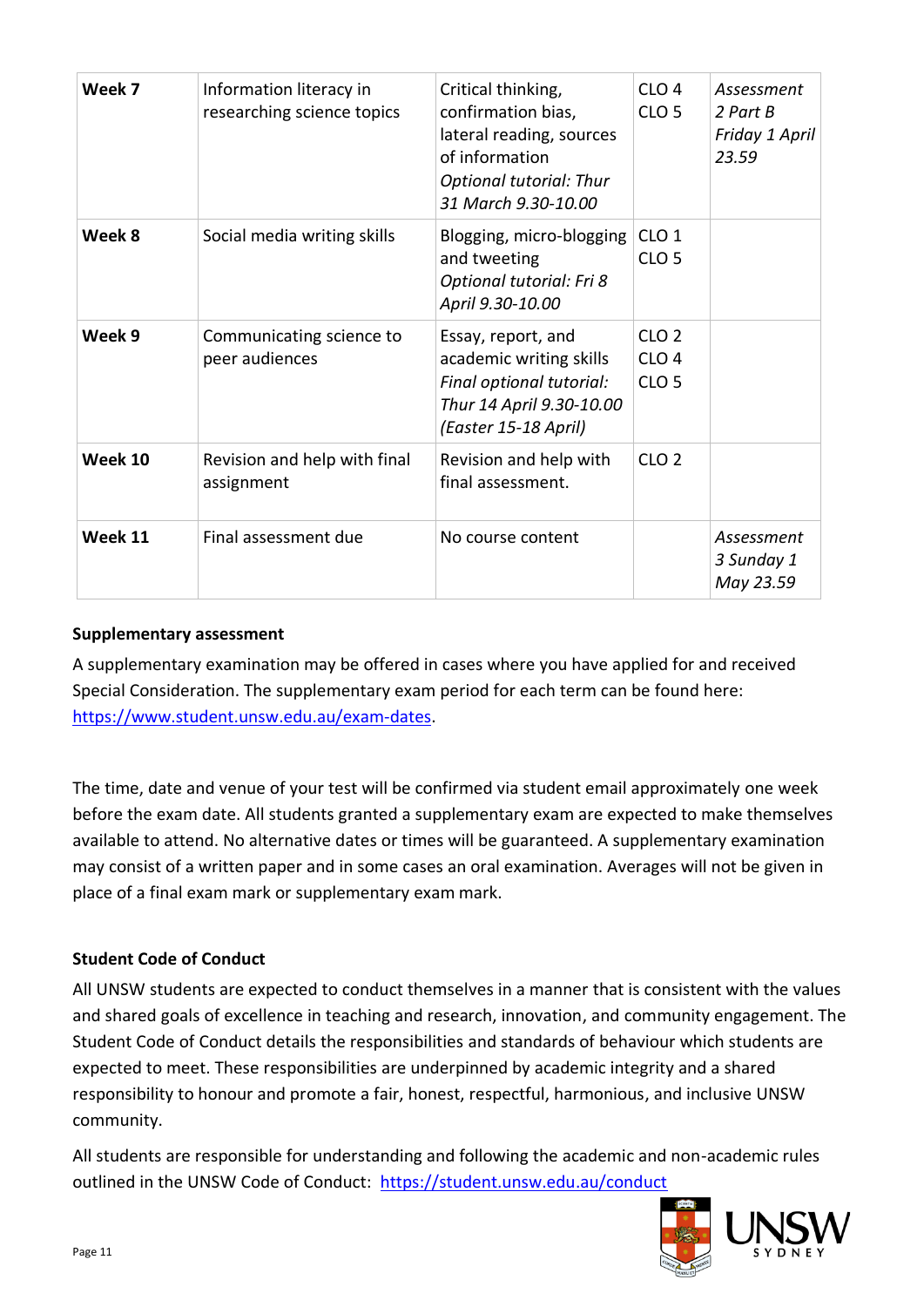Academic integrity, plagiarism, and referencing

**Academic misconduct** covers a wide range of actions that violate the academic expectations outlined in the Student Code of Conduct. Academic misconduct may result in disciplinary action as outlined in the Student Misconduct Procedure:<https://student.unsw.edu.au/conduct>

**Academic integrity** is fundamental to success at university. Academic integrity can be defined as a commitment to six fundamental values in academic pursuits**:** honesty, trust, fairness, respect, responsibility, and courage. At UNSW, this means that your work must be your own, and others' ideas should be appropriately acknowledged. If you don't follow these rules, plagiarism may be detected in your work.

**Referencing** is a way of acknowledging the sources of information that you use to research your assignments. You need to provide a reference whenever you draw on someone else's words, ideas or research. Not referencing other people's work can constitute plagiarism.

Further information about referencing styles:<https://student.unsw.edu.au/referencing>

Further information about academic integrity and **plagiarism**:

- The Current Students site<https://student.unsw.edu.au/plagiarism>
- The ELISE training site<http://subjectguides.library.unsw.edu.au/elise/presentation>
- Working with Academic Integrity self-paced Moodle module <https://www.student.unsw.edu.au/aim>

The Student Conduct and Integrity Unit provides further resources to assist you to understand your conduct obligations as a student:<https://student.unsw.edu.au/conduct>*.*

#### **Student complaint procedures**

For course matters, it is best to raise any complaints with the course convenor first. If you are unsatisfied with the resolution or you would like to discuss the matter with someone other than the course convenor, please contact the School Head or Grievance officer, or the Nucleus Student Hub. For non-course matters or to read more about the UNSW complaints procedure, please visit [https://www.edi.unsw.edu.au/conduct-integrity/complaints-unsw/student.](https://www.edi.unsw.edu.au/conduct-integrity/complaints-unsw/student) You can also seek advice from a conduct and complaint advisor: [https://www.edi.unsw.edu.au/conduct-integrity/complaints](https://www.edi.unsw.edu.au/conduct-integrity/complaints-unsw/student/complaint-advisors)[unsw/student/complaint-advisors](https://www.edi.unsw.edu.au/conduct-integrity/complaints-unsw/student/complaint-advisors)

#### **COVID policy**

Please stay up to date with the latest COVID-19 policies and information from UNSW <https://www.covid-19.unsw.edu.au/>

#### **Additional support and engagement resources**

UNSW and the Faculty of Science offer a range of services, resources, and initiatives that aim to proactively support students' academic, social, and personal wellbeing and enrichment. We encourage you to enhance your experience at UNSW by engaging with services and contributing to our vibrant community.

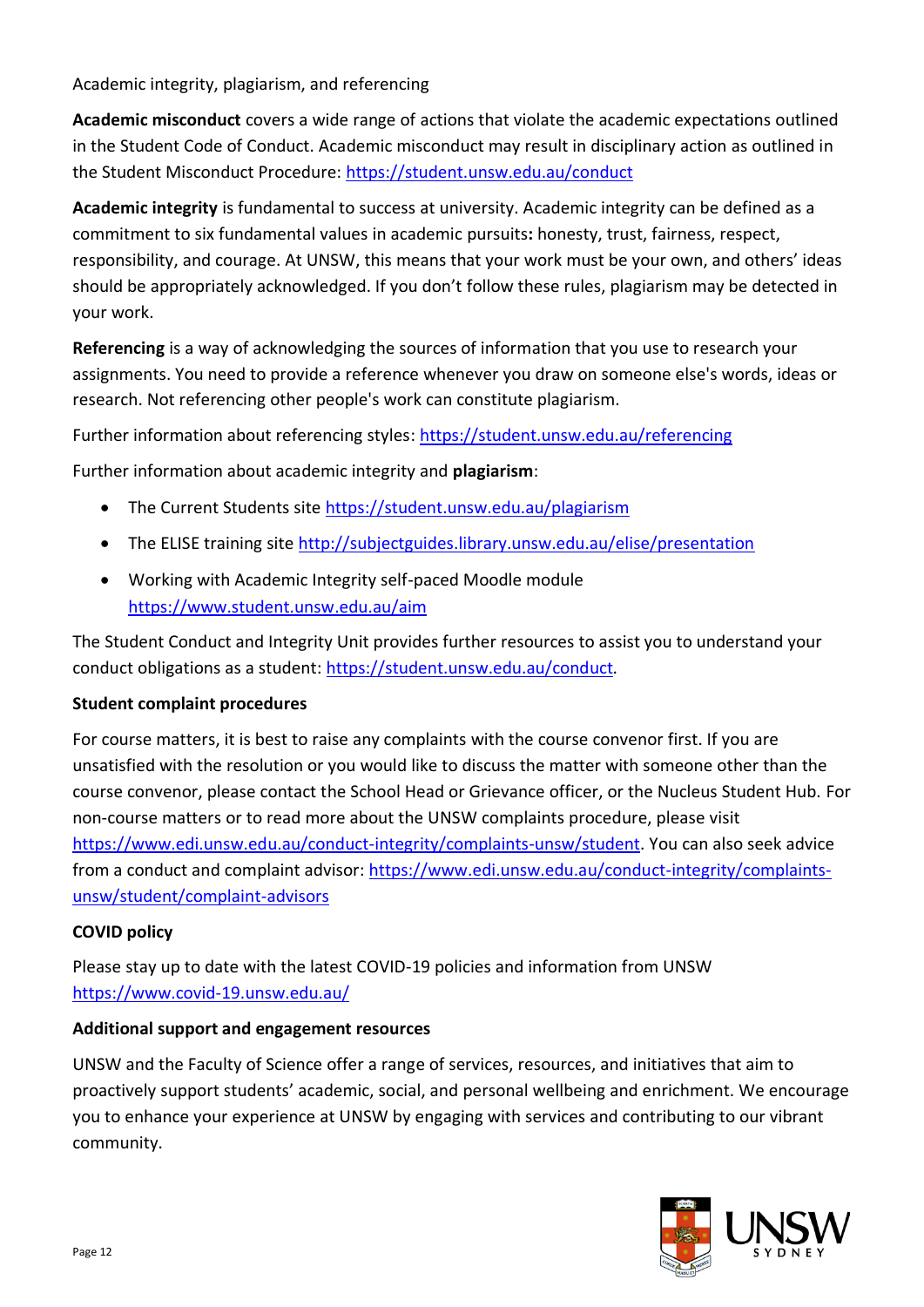Faculty of Science Support and Resources:

- Student resources:<https://www.science.unsw.edu.au/study-us/student-resources>
- Work placement, mentoring, and more: [https://www.science.unsw.edu.au/student](https://www.science.unsw.edu.au/student-life/student-opportunities)[life/student-opportunities](https://www.science.unsw.edu.au/student-life/student-opportunities)
- Science peer-mentoring programs: [https://www.science.unsw.edu.au/student-life/peer](https://www.science.unsw.edu.au/student-life/peer-mentoring)[mentoring](https://www.science.unsw.edu.au/student-life/peer-mentoring)
- Science student societies:<https://www.science.unsw.edu.au/student-life/student-societies>
- SciConnect (social platform on Microsoft Teams):
- ALLY@UNSW LGBTIQA+ network Science contacts: <https://www.student.unsw.edu.au/ally/faculty>

#### **UNSW Support and Resources**:

■ The Current Students Gateway:<https://www.student.unsw.edu.au/>

#### **Academic:**

- The Nucleus: Student Hub:<https://nucleus.unsw.edu.au/en>
- Academic Skills and Support:<https://student.unsw.edu.au/academic-skills>
- Equitable Learning Services:<https://www.student.unsw.edu.au/els>
- Library Support Services:<https://www.library.unsw.edu.au/students>
- Student Support Advisors:<https://www.student.unsw.edu.au/advisors>
- **E** IT Service Centre:<https://www.it.unsw.edu.au/students/index.html>
- Careers:<https://www.student.unsw.edu.au/careers>
- UNSW student mentoring:<https://www.student.unsw.edu.au/mentor>
- Indigenous Tuition Program tutoring: [https://www.indigenous.unsw.edu.au/current](https://www.indigenous.unsw.edu.au/current-students/tutoring-itp)[students/tutoring-itp](https://www.indigenous.unsw.edu.au/current-students/tutoring-itp)

#### **Wellbeing:**

- Student wellbeing, health, and safety:<https://student.unsw.edu.au/wellbeing>
- Psychology and Wellness:<https://www.student.unsw.edu.au/counselling>
- Interfaith and quiet spaces: [https://www.edi.unsw.edu.au/cultural-diversity/prayer](https://www.edi.unsw.edu.au/cultural-diversity/prayer-meditation-and-reflection-spaces)[meditation-and-reflection-spaces](https://www.edi.unsw.edu.au/cultural-diversity/prayer-meditation-and-reflection-spaces)
- International student hub:<https://www.student.unsw.edu.au/international#main-content>
- Parent rooms: [https://www.hr.unsw.edu.au/diversity/flexibility-leave/breastfeeding-at](https://www.hr.unsw.edu.au/diversity/flexibility-leave/breastfeeding-at-work.html)[work.html](https://www.hr.unsw.edu.au/diversity/flexibility-leave/breastfeeding-at-work.html)
- Gender inclusive bathrooms: [https://www.edi.unsw.edu.au/lgbtiq-inclusion/trans-and](https://www.edi.unsw.edu.au/lgbtiq-inclusion/trans-and-gender-diverse/gender-inclusive-bathrooms)[gender-diverse/gender-inclusive-bathrooms](https://www.edi.unsw.edu.au/lgbtiq-inclusion/trans-and-gender-diverse/gender-inclusive-bathrooms)

#### **Community:**

- Community hub:<https://www.student.unsw.edu.au/community>
- Arc student organisation (services, volunteering, clubs, etc.): <https://www.arc.unsw.edu.au/>
- Student Representative Council and Student Collectives (e.g., International Collective, Environment Collective):<https://www.arc.unsw.edu.au/voice/src/>
- SRC Collective spaces (e.g., Ethno-cultural room, Queerspace): <https://www.arc.unsw.edu.au/voice/src/src-spaces>